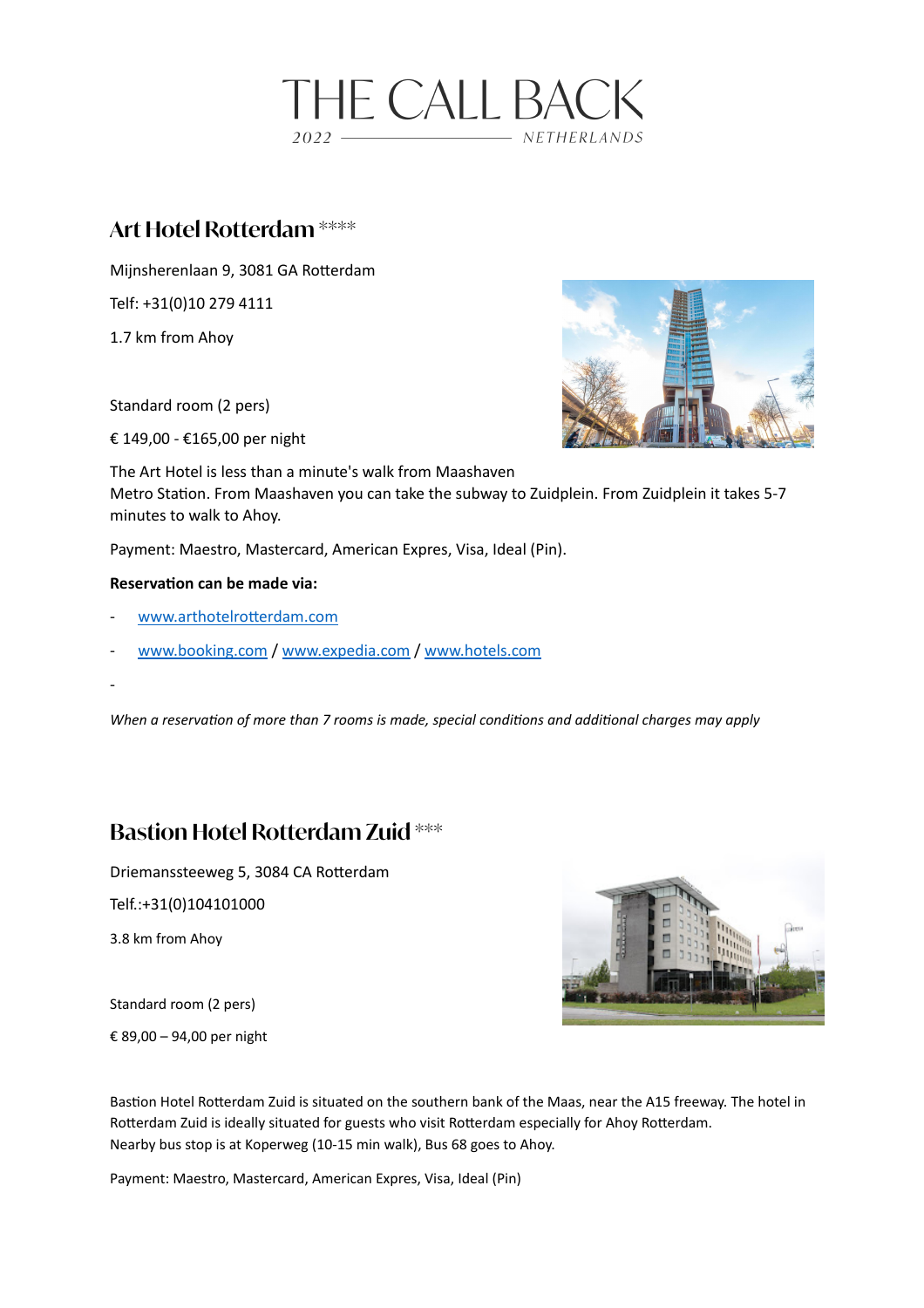#### **Reservation can be made via:**

- www.bastionhotels.com/nl-nl/hotels/hotel-rotterdam-zuid
- [www.booking.com](http://www.booking.com) / [www.expedia.com](http://www.expedia.com) / [www.hotels.com](http://www.hotels.com)

### **Ibis Rotterdam City Centre \*\*\***

Wijnhaven 12, 3011 WP Rotterdam Telf.: +31(0)10 7502520

3.7 km from Ahoy



Standard room (2 pers)

€ 99,00 – €149,00 per night

Ibis Rotterdam City Centre is located in the middle of the city, on the Wijnhaven by the Nieuwe Maas River. This hotel features a 24-hour front desk and free Wi-Fi in the entire property. You can take the metro at Rotterdam Blaak Metro Station.

Nearby subway station to go to Ahoy is subway station Beurs (5-7 minutes walk). Subway (E to Slinge) goes directly to subway Zuidplein. From Zuidplein it is a 5-7 minutes walk to Ahoy.

Payment: Maestro, Mastercard, American Expres, Visa, Ideal (Pin)

### **Reservation can be made via:**

- [www.all.accor.com](http://www.all.accor.com)
- [www.booking.com](http://www.booking.com) / [www.expedia.com](http://www.expedia.com) / [www.hotels.com](http://www.hotels.com)

### **Room Mate Bruno \*\*\*\***

Wilhelminakade 51, Feijnoord, 3072 AR Rotterdam

Telf: +31(0)10 8929580

2.5 km from Ahoy

Standard room (2 pers) € 109,00 – €140,00 per night